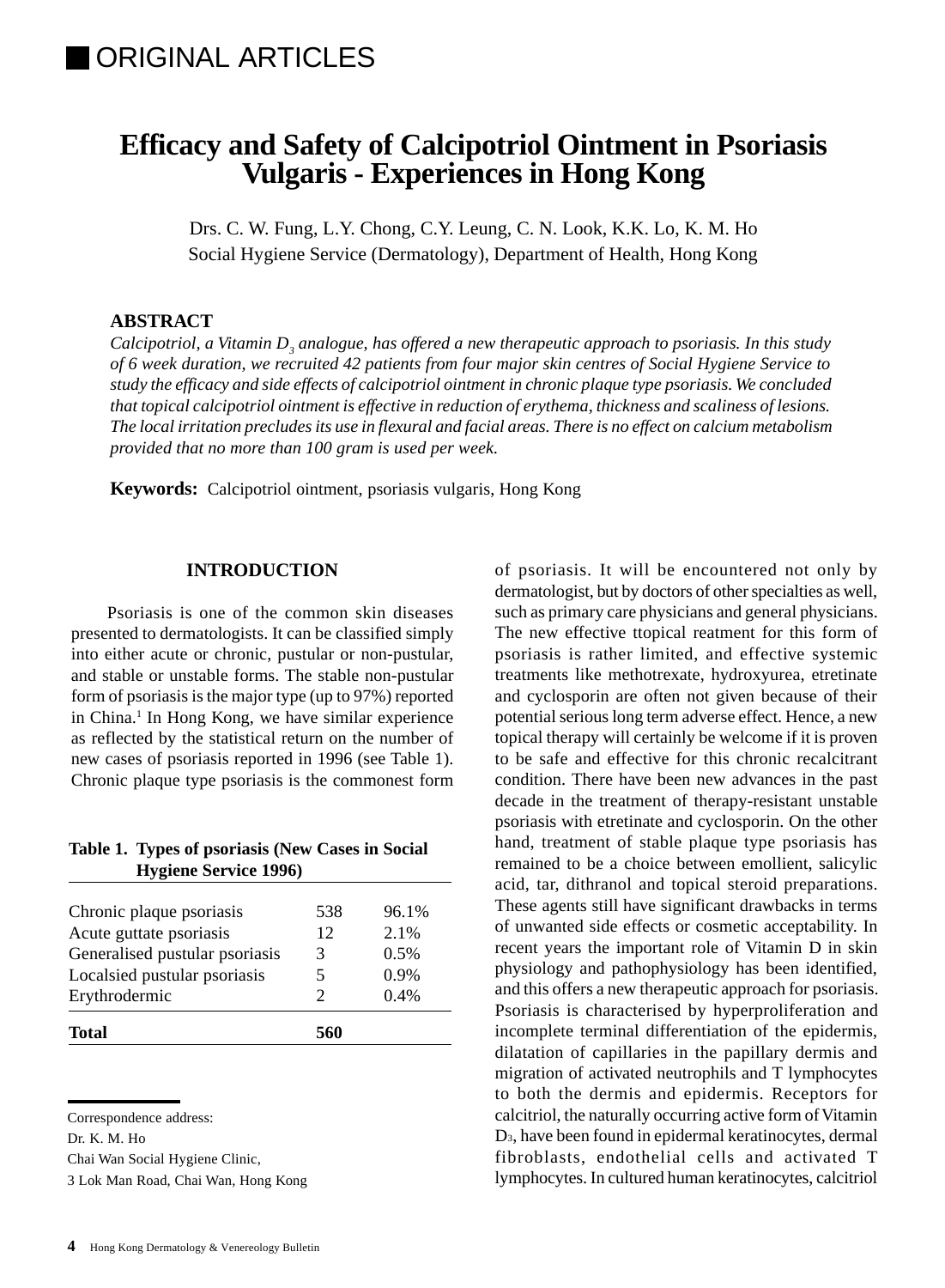inhibits cell proliferation and induces terminal differentiation.<sup>2, 3</sup> Calcipotriol, a Vitamin D<sub>3</sub> analogue, has the same high binding affinity to the cellular receptors for calcitriol, but has at least 100 times less effect on calcium metabolism in rats than calcitriol.<sup>4</sup> When applied topically, calcipotriol has been shown to be of benefit in psoriasis as compared with placebo.<sup>5</sup> The aim of this study is to assess the efficacy and safety of this drug in our local population.

### **METHODS**

This was a multicentre, open and prospective study of calcipotriol ointment for treating chronic plaque type psoriasis in Hong Kong. Forty-two patients from both sex were recruited in four skin centres, and followed up for a treatment period of six weeks. They have mild to moderate psoriasis with less than 40% of skin surface area involved. Patients with the following characteristics were excluded: age below 16, pregnancy or inadequate contraception, known or suspected hypercalcaemia, significant systemic illness such as renal or hepatic dysfunction. They were not permitted to take any systemic antipsoriatic therapy or apply any topical treatment to the study area.

Ointment containing calcipotriol (50mg/g) was provided up to a maximal dose of 100g per week. Patients were instructed to apply it twice daily without occlusion to all affected skin areas except the face or scalp, where they could use emollient or a low potency topical corticosteroid instead.

**Table 2. Drop out rate**

Patients were followed up at 2 week intervals. Complete blood picture, liver function test and serum calcium level were checked at week 0 and week 6. Extent of skin lesions was assessed by simplified score from 0 to 3 (score 0: 0%; score 1: <33%; score 2: 33- 66%; score 3: >66% of skin area). Severity of psoriatic lesions were recorded for three parameters: erythema, thickness and scaliness (grade 1: mild; grade 2: moderate: grade 3; severe). Both the extent and severity of lesions were assessed separately for each of the three areas: upper extremities (UL), trunk (TL), lower extremities (LL).

During each visit, the patient made their own overall assessment on the effect of calcipotriol ointment (improved, no change, or worsened). Any possible adverse events were recorded, the severity and relationship with current treatment was carefully analysed. Clinical photographs of the most severely affected region were taken at week 0 and week 6 for documentation.

#### **RESULTS**

The progression of average scores for the extent and severity of lesions in different regions over the treatment period are shown in Figure 1 to 4. Figure 5 demonstrates the patients own overall assessment of disease after using the ointment. Thirty four out of 42 patients (81%) completed the study and the drop out rate is shown in Table 2. Table 3 lists the adverse events encountered by those who have completed the study.

| Lavit $\Delta$ . Drup out rate |               |                              |  |  |
|--------------------------------|---------------|------------------------------|--|--|
|                                | <b>Number</b> | <b>Reason</b>                |  |  |
| Premature termination          |               | intolerant of adverse effect |  |  |
| Premature termination          |               | worsening of psoriasis       |  |  |
| Default follow up              |               | unknown                      |  |  |
| Study completed                | 34            |                              |  |  |
| <b>Total</b>                   | 42            |                              |  |  |
| % of drop-out                  | 19%           |                              |  |  |

**Table 3. Adverse effects (for those who completed the study)**

| Side effect       | <b>Number and Percentage</b> | <b>Severity</b> |
|-------------------|------------------------------|-----------------|
| Local pruritis    | $(14.7\%)$                   | mild            |
| Increase erythema | $(2.9\%)$                    | mild            |
| Hand dermatitis   | $(2.9\%)$                    | mild            |
| Facial dermatitis | $(11.8\%)$<br>4              | mild            |
| Percentage        | $11/34(32.4\%)$              |                 |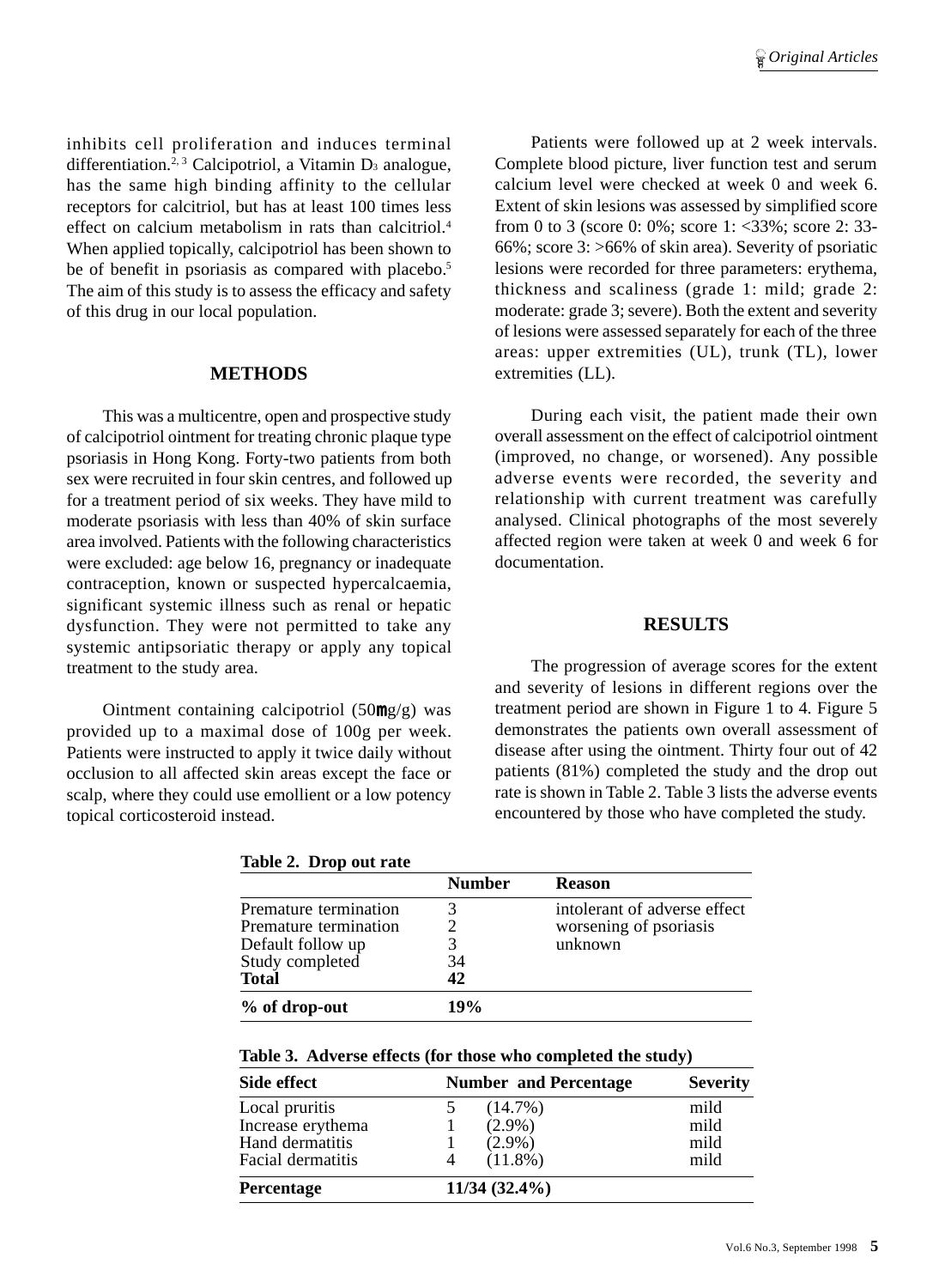











30 25 no. of patients<br> $\overset{\text{Id}}{\cong}$ **Improved**  $\overline{\phantom{a}}$  No change DWorsen 15  $10\,$ 5  $\mathfrak o$  week 2 week 4 week  $6\,$ **Figure 5**

**OVERALL ASSESSMENT**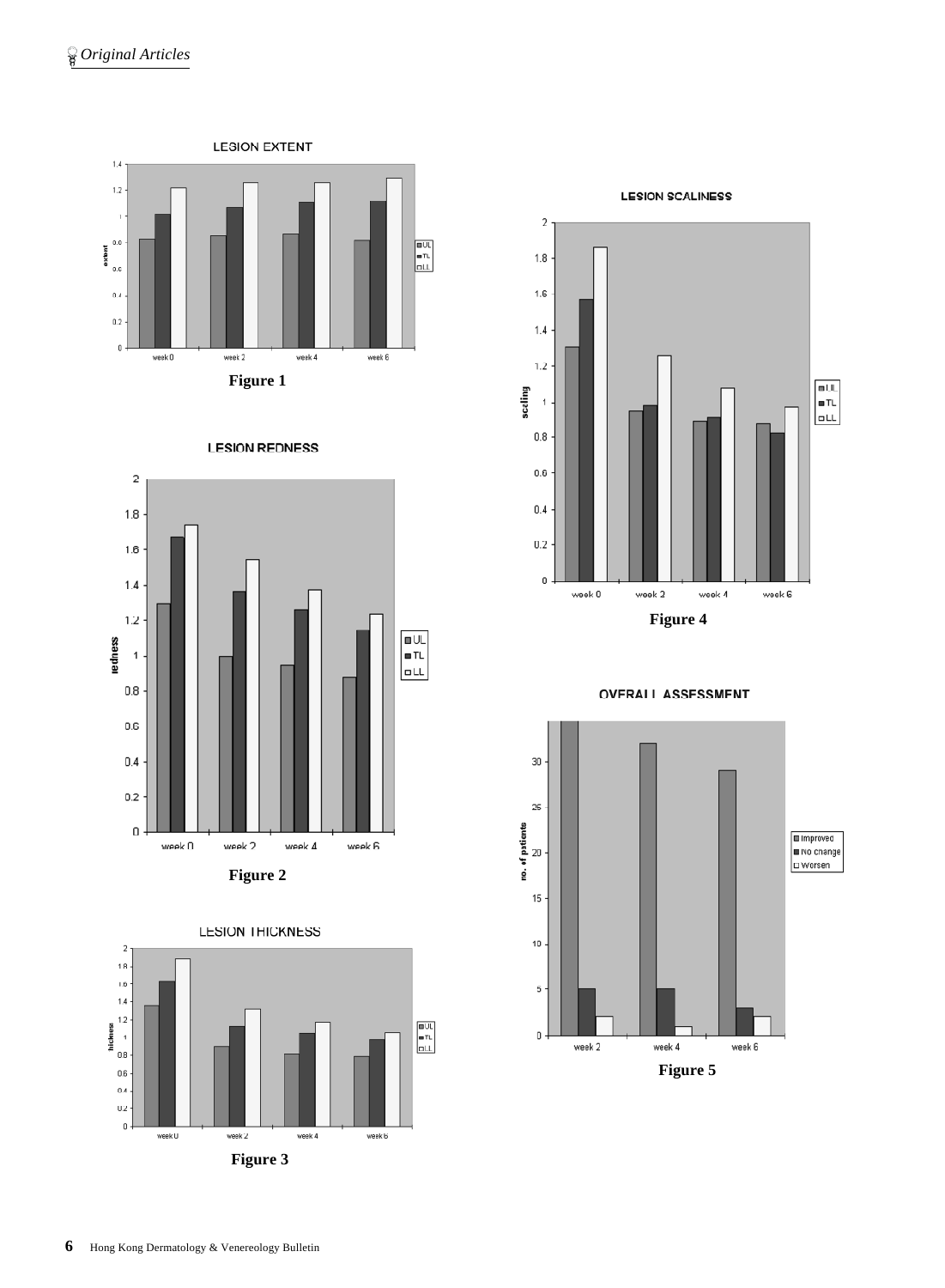No biochemical abnormality had been detected in any of the patients during the treatment period.

### **DISCUSSION**

Thirty-four out of 42 patients completed the study. Three patients requested premature termination because of burning or itchy sensation at the lesions. Two patients experienced exacerbation of psoriasis during the treatment period and the trial was stopped, even though there was no evidence attributable to calcipotriol ointment. Three others defaulted without any known reasons.

There was significant improvement in severity of lesion, namely erythema, thickness and scaliness of all areas during the 6 week treatment period. As in other studies,  $6,7$  the rate of response was greatest during the first 2 weeks of treatment. However the main weakness of this study was its open design, and therefore susceptible to observer bias. There may be tendency for a new treatment to be received with more enthusiasm than other treatments previously prescribed.

On the other hand, the extent of the psoriatic lesion in all areas did not show any reduction during the treatment period. This indicates that calcipotriol ointment as a topical agent does not clear up the lesion rapidly, at least not within 6 weeks. Another possible explanation might be the scoring system in this study was too crude to reflect the subtle changes in the extent of involvement. For example, a reduction from 50% to 40% of skin area would still mean score 2 and this degree of change is not reflected in the study. Nevertheless, most of our patients do prefer the new medication as reflected by over 85% claiming improvement in their own overall assessment of the treatment. Thus although the area clearing up effect is not remarkable, our patients are satisfied with calcipotriol ointment because it improved severity of individual lesions.

The incidence of adverse events was 32.4%, all were mild and self limiting. As in other studies, local irritation and facial dermatitis predominated.6,7 The patients were not allowed to apply the study ointment to the face or scalp because facial irritation/dermatitis developed in some patients in a previous study.<sup>8</sup> Facial dermatitis in

our patients was presumed to result from inadvertent contamination it improved after using emollients or mild corticosteroid cream. Our study also indicated that the application of up to 100gm of calcipotriol ointment (50mg/gm) per week up to six weeks carries no risk of hypercalcaemia. However, it must be stressed that monitoring the serum calcium level is a relatively insensitive method of assessing calcium metabolism and our study was only of short duration. Further studies should be carried out to evaluate the effect of long term topical calcipotriol on calcium metabolism. More sensitive parameters such as serum Vitamin D level and 24 hour urine for calcium excretion should be used in future studies.

When compared with other topical treatments for psoriasis, calcipotriol ointment is more convenient and acceptable than tar, also more effective and better tolerated than dithranol.<sup>9</sup> In large, multicentre, doubleblind studies of right/left comparison design, response to calcipotriol ointment was of similar order to betamethasone 17-valerate ointment (0.1%).<sup>6</sup> The problem of skin atrophy with long-term topical steroid therapy was not observed clinically or in skin biopsies during calcipotriol treatment.<sup>10</sup>

In conclusion, calcipotriol ointment provides an additional therapeutic modality to the topical treatment of mild and moderate psoriasis, especially in patients who have suffered from steroid-induced skin atrophy. Its irritation precludes application on the face and flexures in some patients. The main limitations for its use as a first line agent are its cost, and its relative young age when compared with other well known topical antipsoriatic agents.

*Learning points: Topical calciportriol should not be applied to the face. The amount prescribed should not exceed 100 gram per week.*